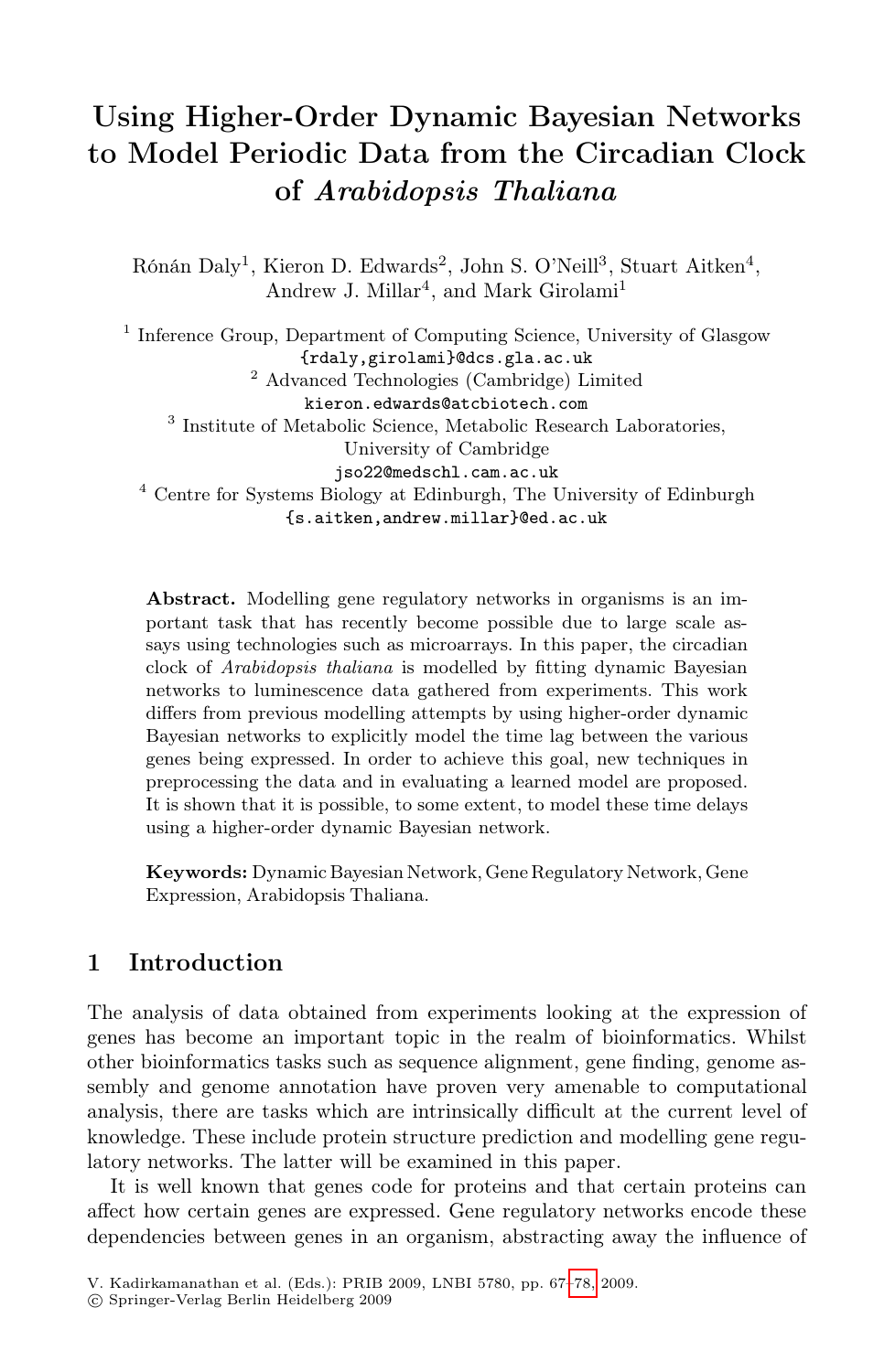proteins so that nodes correspond to genes and directed arcs correspond to causal gene-expression relations. In this paper, an attempt will be made to model these gene regulatory networks and in particular, the time lag between the expression of a gene and its effect on the expression of another gene. This modelling will proceed by using an algorithm based on ant colony optimisation known as ACO-E [\[1\]](#page-10-0) to build dynamic Bayesian networks (DBNs). DBNs are an extension of Bayesian networks, graphical models that can be useful in modelling probabilistic relations between variables [\[2\]](#page-10-1). They consist of a prior network, used to model initial conditions, and a transition network, used to model the effect of interactions over time. Whilst DBNs have been used to model gene regulatory networks [\[3,](#page-10-2)[4](#page-10-3)[,5](#page-11-2)[,6](#page-11-3)[,7\]](#page-11-4), the method presented here differs in how the data are treated and in how it can infer interactions at multiple time periods.

To test the methods proposed, a set of gene expression data obtained from experiments observing particular genes of the plant Arabidopsis thaliana will be used. These genes are known to behave in a clock-like fashion that regulates the function of the plant [\[8](#page-11-5)[,9\]](#page-11-6). The data will be preprocessed and experiments will be conducted to learn the structure of DBNs using these preprocessed data. Using a new technique, these networks will be compared to a standard network developed by an expert in the field being analysed. Using these results, the ability of DBNs to reconstruct gene-regulatory networks will be investigated.

# 2 Background

The analysis of gene regulatory networks is a hard task. In order to see how various genes interact, experiments must be performed which measure the expression levels of these genes. Using this data, it is possible to develop models of genetic systems behaviour. One of the earliest and still commonly used techniques is to use differential equations that show how expression levels vary with respect to other expression levels.

<span id="page-1-0"></span>However, recent advances in measurement of gene expression levels, using techniques such as DNA microarrays, have allowed the measurements of tens of thousands of genes to be performed simultaneously. With this amount of genes in an organism, all possible interactions between all the genes cannot be looked at. Therefore, methods involving graphical representations have become more widely used. These include Boolean networks, networks similar to neural networks, stochastic process calculi and Bayesian networks [\[10\]](#page-11-1).

# 2.1 Data from Arabidopsis Thaliana Experiments

The experimental study in this chapter will involve luminescence data obtained from experiments on Arabidopsis thaliana. The luminescence is an indirect measure of the synthesis of new RNA transcripts from each gene, originating from a copy of the cognate promoter and 5" untranslated region that are fused to the firefly luciferase reporter gene and integrated into the plant genome at a random location. The particular experiments in question were designed to study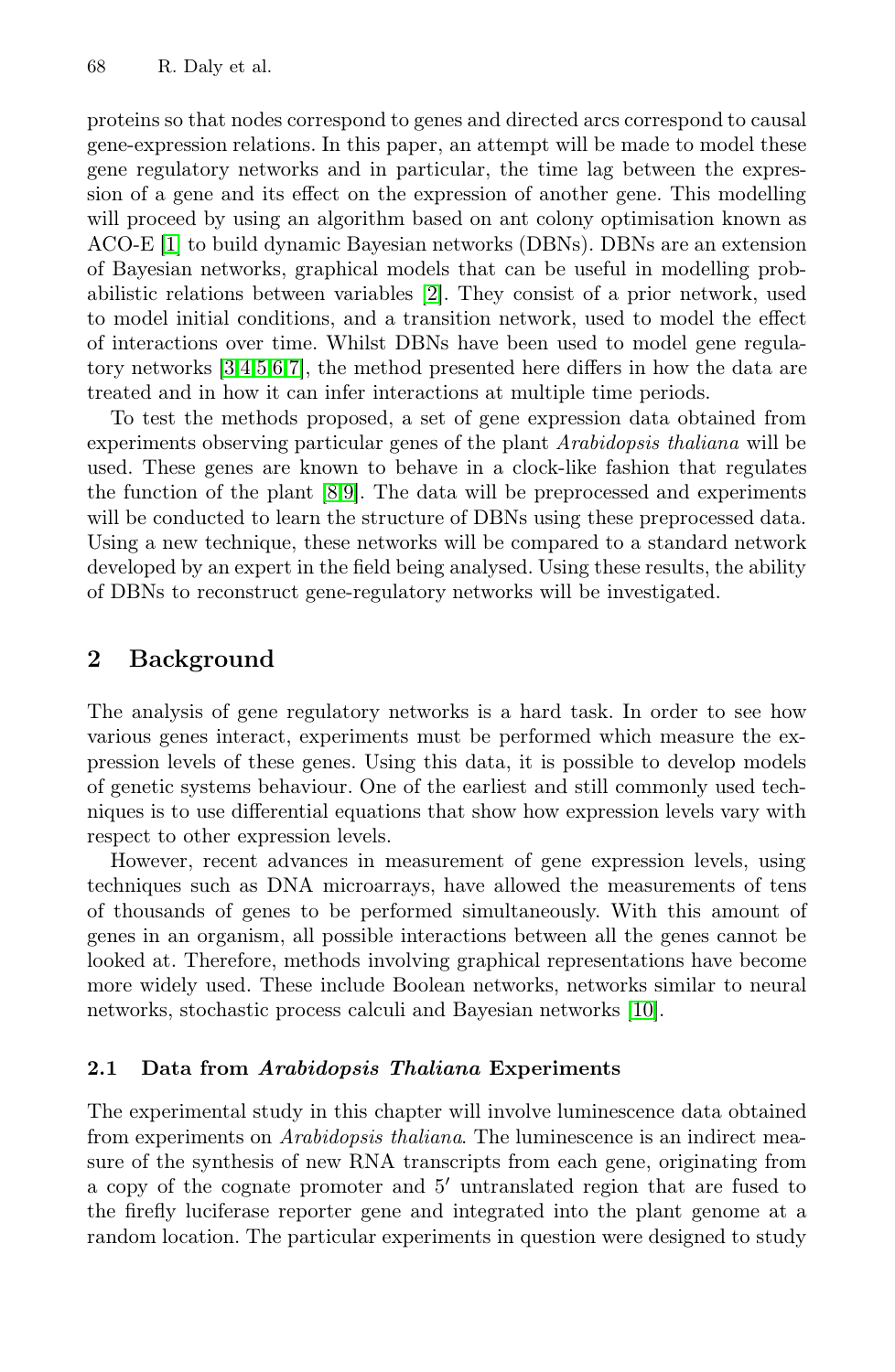| CONDITION AT0029 AT0030 AT0031b AT0032 AT0033 AT0047 |      |      |       |      |      |      |
|------------------------------------------------------|------|------|-------|------|------|------|
| R atio                                               | 6.18 | 9:15 | 12.12 | 15.9 | 18.6 | 3.21 |

<span id="page-2-0"></span>Table 1. Ratio of light to darkness for each experimental condition

the 'plant circadian rhythms' of this organism, i.e. the oscillating behaviour of plants as they respond to the change in sunlight [\[11\]](#page-11-8). Briefly, the expression levels of the genes in plants tend to synchronise with the rising and setting of the sun, oscillating between high and low levels. However, when the light source is removed, the expression levels continue to oscillate with the same frequency, with the behaviour decaying over time.

In the experiments, there were in general two phases. The first phase, called the entrainment, switched the light on and off at regular intervals and lasted three days. The second phase had constant light and also lasted three days. At intervals of 1.5 hours, readings were taken of the expression levels of the genes being investigated.

The experiments involved ten different genes: CAB, GI, CCA1, CCR2, LHY, CAT3, ELF3, PRR9, TOC1 and ELF4. Further information about these genes can be found elsewhere [\[11\]](#page-11-8). There were also six different conditions under which the experiments were conducted; each condition had a different light period for the entrainment phase of the experiment. Table [1](#page-2-0) shows, for each experimental condition, the ratio of light to dark for that condition. E.g. for condition AT0029, there are 6 hours of light followed by 18 hours of darkness in the entrainment phase. Because the experiments lasted six days, and a sample was taken every 1.5 hours, there were a total of 96 samples taken for each condition. The first of these was taken as a reference datum and subtracted from each of the following samples, leading to 95 samples with which to work.

# 3 Modelling Gene Expression Data Using DBNs

It is the stochastic nature of the gene expression process that makes probabilistic models an appropriate choice in modelling them. One interesting approach is in using Bayesian networks as a probabilistic model. This enables large scale, non-linear interactions between many genes to be represented and simulated. E.g., recent studies have looked at learning Bayesian networks with thousands of genes [\[12\]](#page-11-7). The large amounts of data present in microarray studies can be used to learn both the structure and parameters of the network – missing values and noise can also be taken care of. Also, Bayesian networks can be given a causal interpretation. A problem arises however in that loops are not permitted in Bayesian networks. Therefore, feedback processes cannot be represented.

A solution to this problem is to use dynamic Bayesian networks (DBNs). With DBNs, it is possible to 'unroll' what would be a loop in a Bayesian network across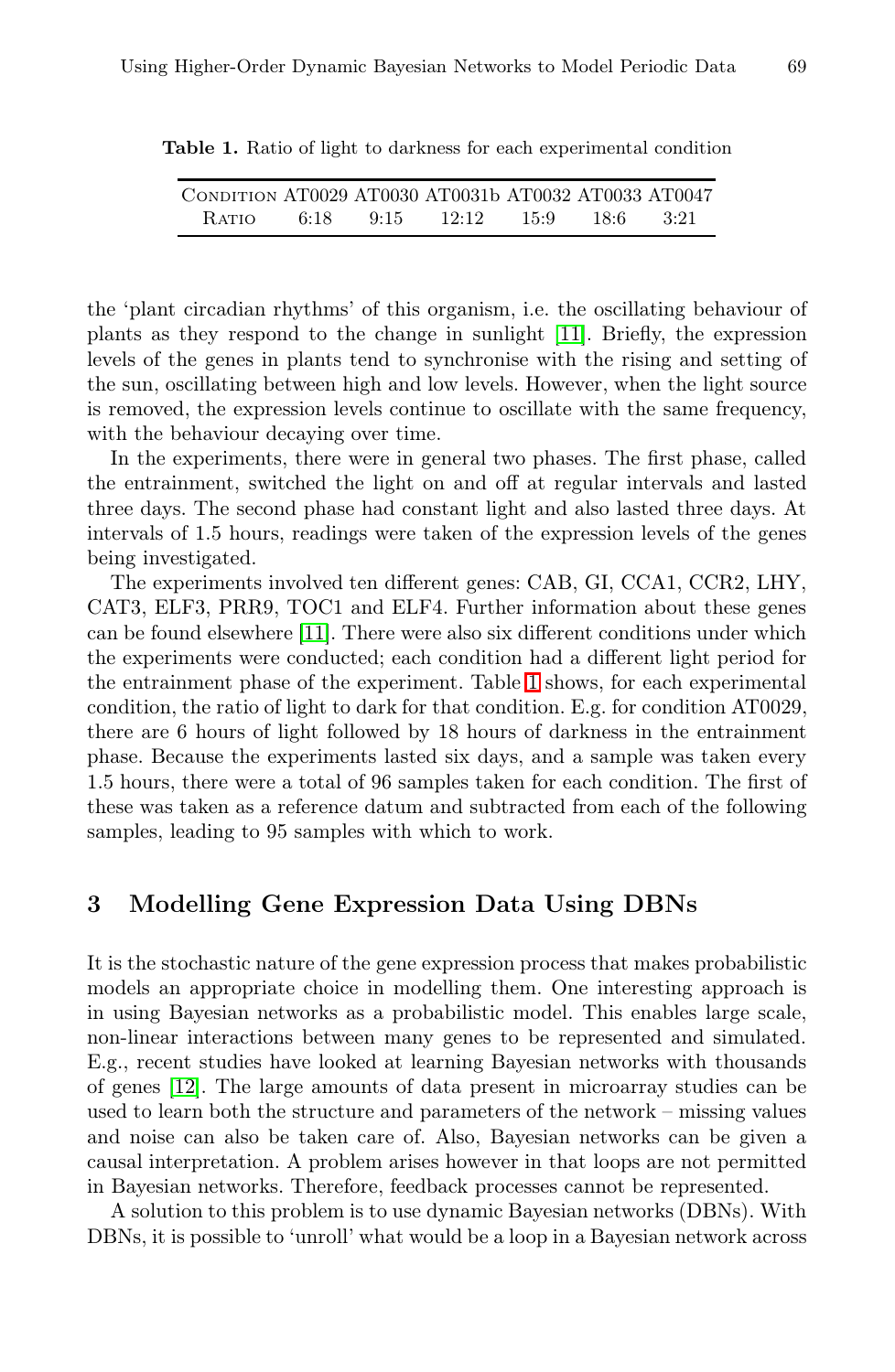<span id="page-3-0"></span>

Fig. 1. A 4-layer dynamic Bayesian network

time. In doing so, a temporal order is brought in amongst the various variables. In this respect, DBNs are a natural way to model temporal data.

#### 3.1 Learning a Higher-Order Dynamic Bayesian Network

Most Bayesian network structure learning algorithms are designed to learn a static structure. Whilst dynamic Bayesian networks are very similar to static networks, there are slight differences that mean extra care has to be taken when trying to learn them. Bearing in mind that a DBN has two parts, the prior and transition network, this section will focus on learning the transition network; the prior network is exactly the same as a normal Bayesian network.

In a transition network, the nodes are grouped into multiple layers that designate different timepoints. Arcs can never go back in time and the head of any arc can only be in a single layer, normally that layer at time  $t$ . It is very normal to have two layers, such that they correspond to variables at time t and  $t - 1$ . In fact, in all the general literature on Bayesian networks surveyed, learning DBNs amounted to learning DBNs with two layers. However, in general,  $n + 1$  layers can be specified, from  $t - n$  to t. An example of a 4-layer DBN is shown in Fig. [1.](#page-3-0)

When learning such a DBN, it is sufficient to add an extra constraint to the learning algorithm, i.e. the head of an arc must always be in the layer at time t. By following this, any Bayesian network structure learning algorithm that searches through the space of DAGs can be used and will produce a valid network.

# 4 Experimental Methodology

In order to test the ability of multi-layered DBNs to model a genetic regulatory network, experiments were conducted using the Arabidopsis thaliana data discussed in Sect. [2.1.](#page-1-0) This section will describe the steps taken to achieve this. This includes preprocessing the data, formulating prior knowledge, designing a methodology to run the algorithm and testing the results obtained against expert knowledge.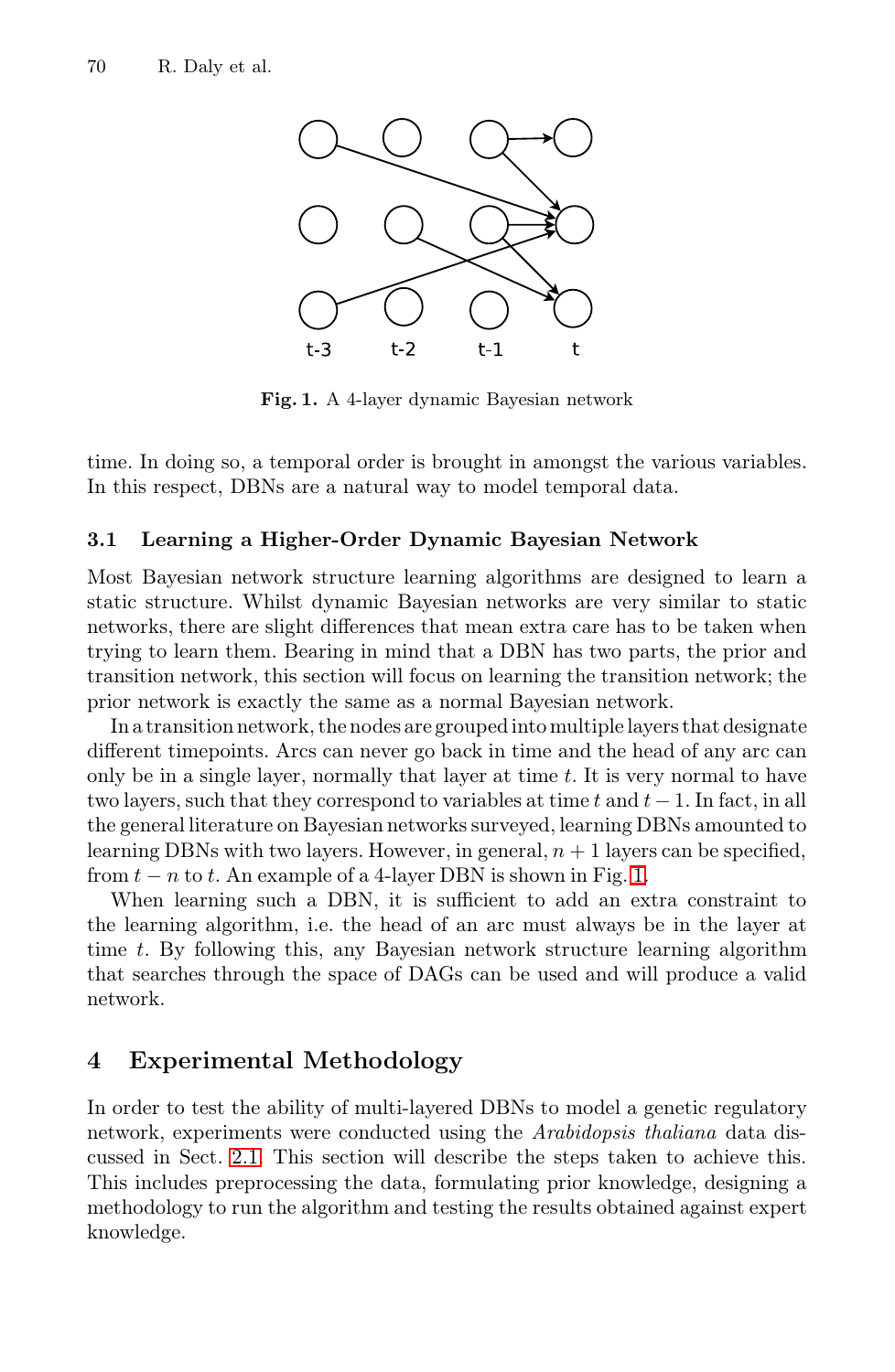#### 4.1 Preprocessing the Data

The data obtained from the experiments described in Sect. [2.1](#page-1-0) are continuous in nature, i.e. they show the level of gene expression as measured. However, most scoring functions for use with structure learning are based on nominal data, i.e. data that is of a discrete nature. For the purposes of these experiments, the BDeu scoring function was used [\[13\]](#page-11-9). For this to be utilised, the data has to be discretised.

Whilst binary discretisation is an easy option, there is a problem with this as shown by Fig. [2a.](#page-4-1) It can be seen that as the expression level decays after entrainment, the discretised expression level flatlines, even though there is still oscillatory action occurring. One way to counter this is to discretise the data into multiple levels. However, in doing so, the amount of data at each level is reduced. This can lead to less support for dependencies when a model is fitted to the data, something that should be avoided when there is not much data to begin with.

In order to avoid this problem the first derivative of the data was taken and the data discretised as to whether this derivative was greater than or less than zero. The results of this procedure are shown in Fig. [2b.](#page-4-0) It can be seen that this discretisation captures the oscillations present in the original data. In a sense, instead of looking for correlations in the mRNA level, we are looking for correlations in the rising and falling of the mRNA level. To the authors' knowledge, this is the first time this has been done when learning Bayesian networks that model gene regulatory networks.

<span id="page-4-1"></span>Finally due to the expert being able to provide knowledge on the behaviour of five of the genes and the light source, these were selected as the variables that would be used in the construction of the DBN. The genes in question were GI, CCA1, LHY, PRR9 and TOC1. Whilst the other genes could have been included in the analysis, any connections among them would be unverifiable by expert knowledge in this study.



<span id="page-4-0"></span>Fig. 2. Expression levels for PRR9 in AT0029 condition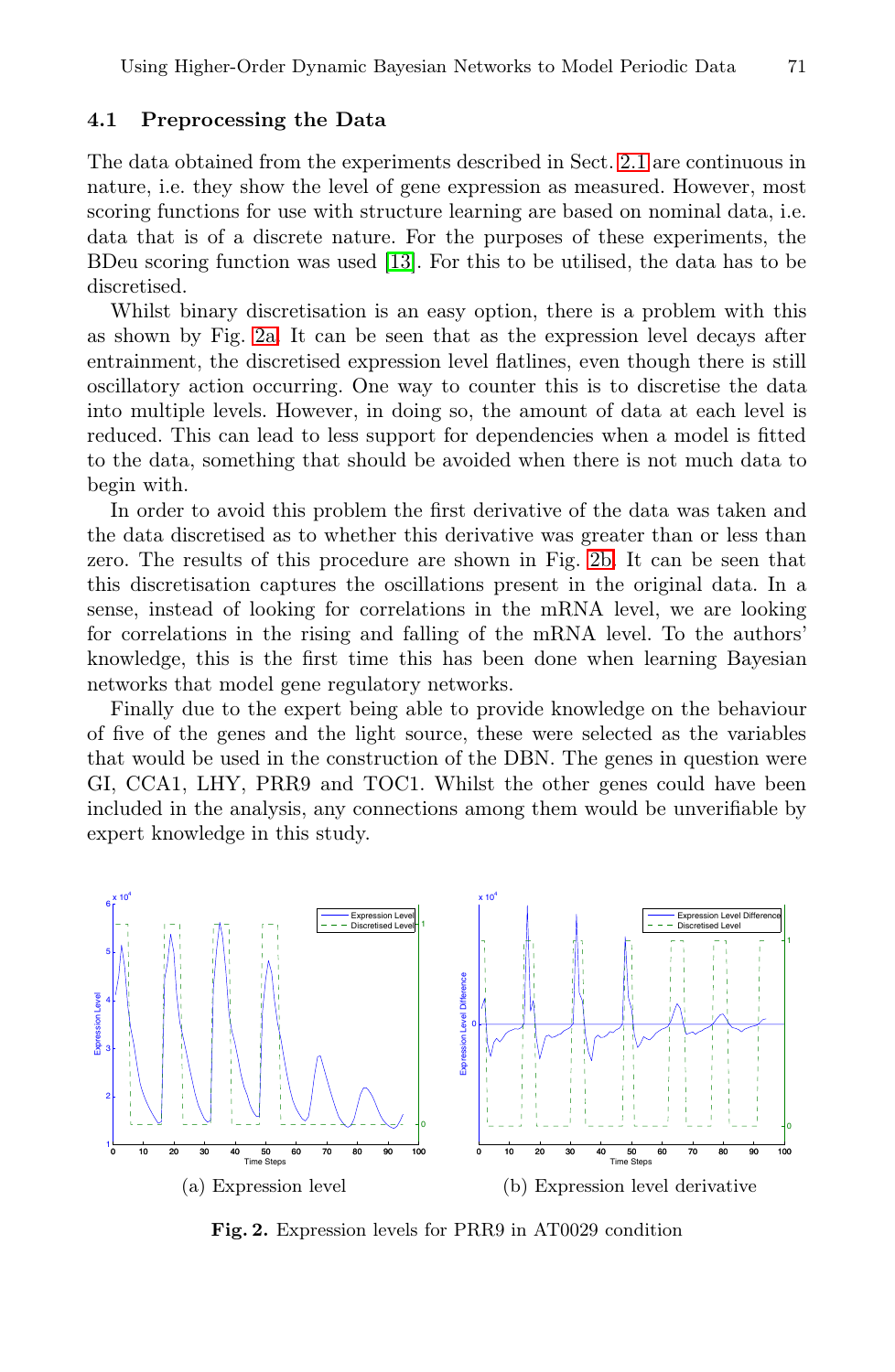# <span id="page-5-0"></span>4.2 Prior Knowledge

In order to provide more meaningful results and to compensate for the absence of much data, prior knowledge was incorporated into the learning algorithm in the form of constraints as to the allowable edges. These constraints are summarised below:

- Connections from a variable to the same variable at a later time point were disallowed. This type of information is trivial and does not add anything interesting to the model.
- No connection was allowed to the light variable, as this was causally independent of the gene expression values.
- Since interactions at this genetic level took time in the region of at least one time step, no connections were allowed among the variables at time t.
- A dynamic constraint was introduced that specified that if a connection was made from a variable X at time  $t-i$  to a variable Y at time t, then no other connection could be made from  $X$  to  $Y$ . This is equivalent to saying that variables only affect each other temporally in a single manner, i.e. from X to Y only ever takes a set amount of time. Without a constraint such as this, in the absence of much data, multiple interactions between the same genes at different time points could easily be inferred.
- The number of slices of a possible dynamic Bayesian network was set to 9, i.e. the time slice at  $t$  and  $8$  slices back. Other authors show using DBNs with multiple layers to model gene regulatory networks with multiple time lags [\[14\]](#page-11-11). However, their methods consider arcs between arbitrary layers that are not at time  $t$ . This method is incorrect, as it means that arcs could be added between nodes without taking into account the other parents these nodes have. E.g. a local search could add an arc between  $X_{t-2}$  and  $X_{t-1}$ and between  $Y_{t-1}$  and  $X_t$ . This implies that  $X_t$  has parents  $X_{t-1}$  and  $Y_{t-1}$ , but both arcs were added without considering the other.

# 4.3 Testing Methodology

In order to test the ability of DBNs to recreate the expert's knowledge, a series of experiments were conducted. Each experiment used the data described in the preprocessing section, with the prior knowledge as described above. Also, the BDeu scoring criterion was used with an uniform structure prior. The parameters of the structure learning algorithm (ACO-E) were set as  $\rho = 0.3$ ,  $q_0 = 0.8$  and  $\beta = 1$ . These were selected as reasonable values that should perform well in most cases [\[1\]](#page-10-0).

It has been known for some time that the value of the equivalent sample size parameter  $N'$  for the BDeu scoring function has a large effect on learning structure [\[15,](#page-11-12)[16](#page-11-13)[,17\]](#page-11-14). In a sense, the value of  $N'$  can be seen as a regularisation parameter - the larger the value of  $N'$ , the more edges are supported in the learned graph [\[18\]](#page-11-10). This can be contrasted to scores like the BIC and AIC, where regularisation is implicit in the function and cannot be adjusted. Therefore, in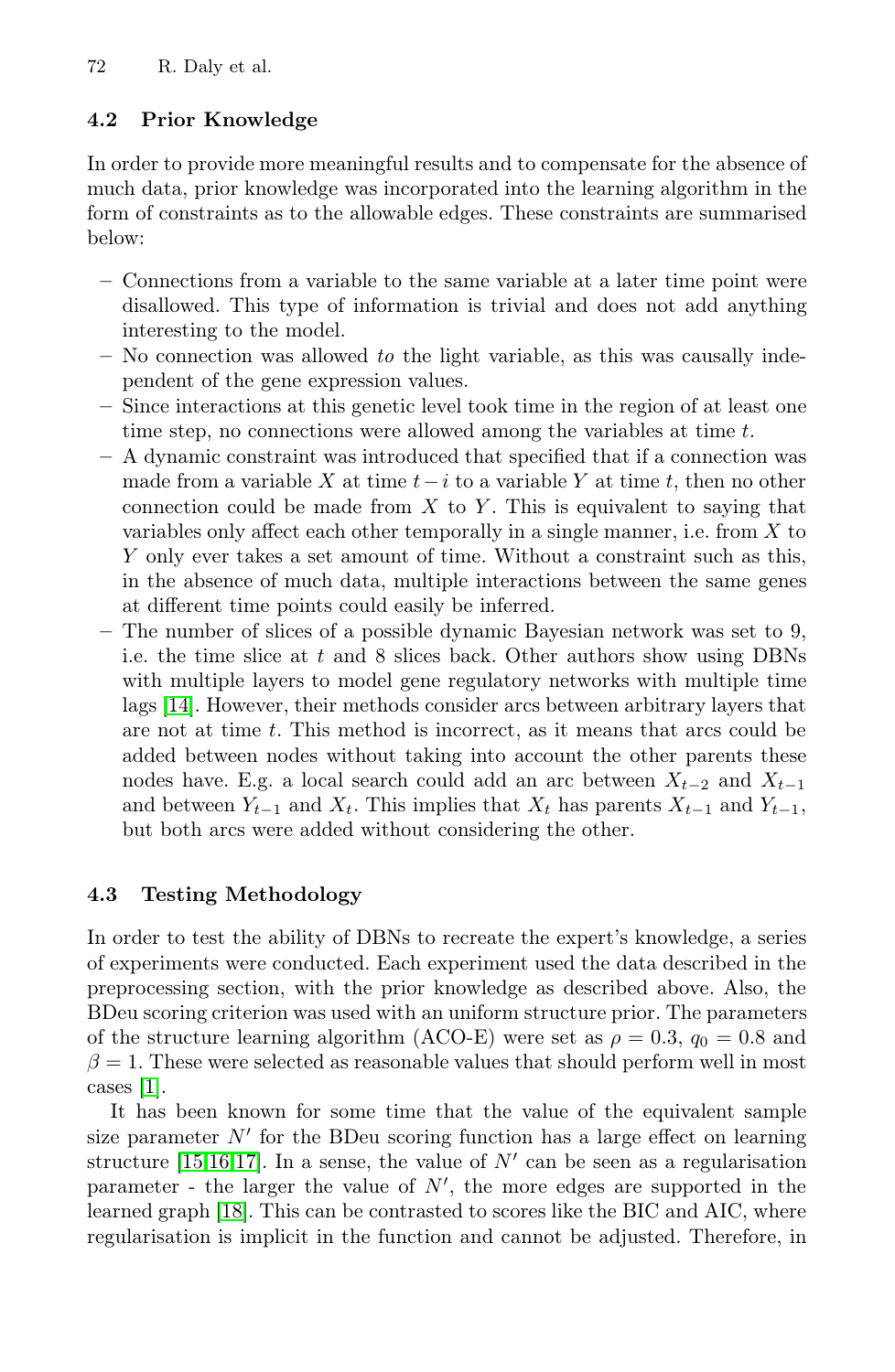learning a Bayesian network structure from data, it is important to see how the  $N'$  parameter will affect the learned graph. Because of this, for each condition described in Table [1,](#page-2-0) experiments were performed that varied the equivalent sample size  $N'$  over 15 values ranging from 0.0001 to 500. These values were 0.0001, 0.001, 0.01, 0.1, 1, 3, 7, 10, 20, 30, 50, 80, 100, 300, 500. At each level of  $N'$ , 10 experiments were performed. Also, the data from all the conditions was concatenated and experiments performed, varying  $N'$  over 20 values ranging from 0.01 to 8000. These values were 0.01, 0.1, 1, 3, 7, 10, 20, 30, 50, 80, 100, 300, 500, 750, 1000, 2000, 4000, 6000, 7500, 8000. Again, at each level of N" , 10 experiments were performed.

For each experiment, the resulting DBN was saved for later comparison against the expert supplied knowledge.

#### 4.4 Evaluation Criteria

Evaluating the learned DBNs was achieved by comparing them against the expert supplied knowledge. For this task, the knowledge was transformed into a DBN representing the state of the expert's knowledge on the domain. The DBN was validated by the expert and is shown in Fig. [3.](#page-7-0) Note that although the DBN looks different to published networks in the literature, it captures the same semantics. Please also note that nodes are not shown if they have no connection to any other node. Also, although the arcs in the network are definite, the knowledge of the domain expert was not as definite. Often the time points supplied were of the order of six hours long, i.e. instead of a definite time lag being given, the lag was bounded by two times roughly six hours apart. The effect of this would be to reduce the measured accuracy of any learned network.

To compare a learned network against the standard network, two measures were used: the true positive rate (TPR) and the false positive rate (FPR). These are defined as

and

$$
TPR = \frac{TP}{TP + FN}
$$

$$
FPR = \frac{FP}{FP + TN}
$$

where

- TP is the number of true positives, i.e. the number of arcs computed present, that are present. For the evaluation of the networks, this was calculated in two different ways:
	- **Time-Independent True Positive.** If there was an arc from gene  $X$  to gene Y in the standard network and also an arc from gene  $X$  to gene Y in the testing network, *irrespective of the time slice that*  $X$  *is in*, then this counts as a true positive.
	- **Time-Dependent True Positive.** If there was an arc from gene  $X$  to gene  $Y$  in the standard network and also an arc from gene  $X$  to gene  $Y$  in the testing network, then this counts as a time-dependent true positive. The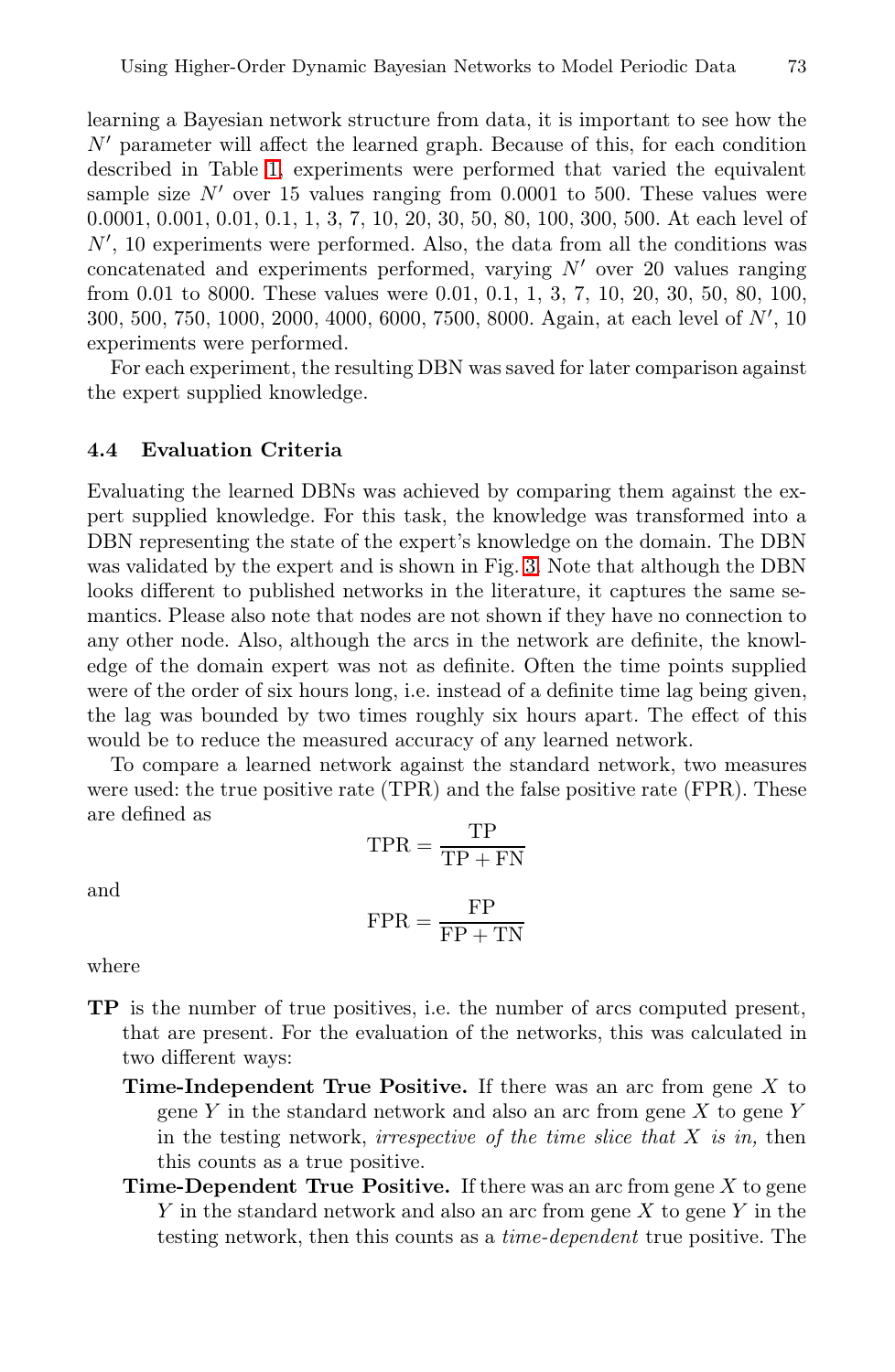<span id="page-7-0"></span>

Fig. 3. Expert developed DBN for Arabidopsis thaliana circadian clock

degree to which it is a true positive depends on the difference of time slices that the tail of each arc comes from. A difference of 0 gives a true positive of 1 and a difference of 8 gives a true positive of 0. Other values are calculated linearly between these two values. E.g. with an arc in the standard network having the tail in slice 4 and an arc in the testing network having a tail in slice 2, this leads to a difference of 2, which gives a time dependent true positive of  $1 - \frac{2}{8} = \frac{6}{8}$ .

- FP is the number of false positives, i.e. the number of arcs computed present that are absent. If there exists an arc from gene  $X$  to gene  $Y$  in the testing network and there does not exist an arc in the standard network, then this counts as a false positive.
- TN is the number of true negatives, i.e. the number of arcs computed absent that are absent. If there does not exist an arc from gene  $X$  to gene  $Y$  in the testing network and there does not exist an arc in the standard network, then this counts as a true negative.
- FN is the number of false negatives, i.e. the number of arcs computed absent that are present. If there does not exist an arc from gene  $X$  to gene  $Y$  in the testing network and there does exist an arc in the standard network, then this counts as a false negative.

In previous work of a similar nature, evaluating the learned network proceeds in a different manner than above [\[14\]](#page-11-11). Some problems in their methods include:

– Firstly, as mentioned in Sect. [4.2,](#page-5-0) the method they use to add arcs can lead to incorrect conclusions about the structure of the dynamic network;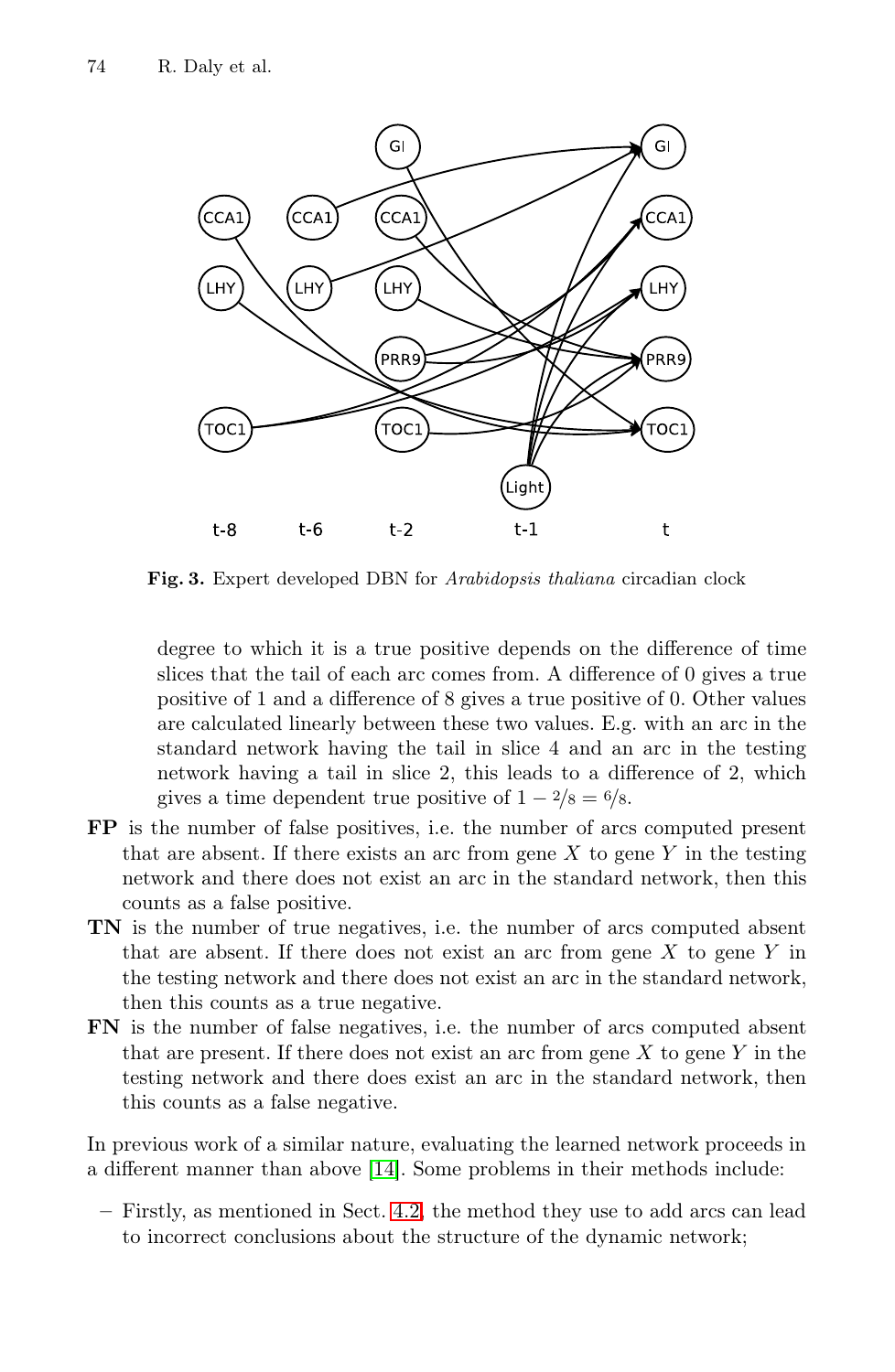- Secondly, they don't take into account the time delay when evaluating the learned network; and
- Thirdly, they don't take any false positive rate into account.

# 5 Results and Discussion

For each condition and each level of  $N'$ , the mean of the TPR and that of the FPR were taken over the 10 experiments. This was done for the Time-Independent TP (TITP) and the Time-Dependent TP (TDTP). With these results, two different types of graphs were plotted. The first was the receiver operating characteristic (ROC) curve, which plots the FPR against the TPR. The second plots the FPR and TPR as a function of  $N'$ . The results of these plots for the concatenated data are shown in Fig. [4.](#page-9-1) Due to reasons of space it was not possible to show the graphs for the individual conditions. To compensate, the area under the curve (AUC) statistic is given in Table [2.](#page-8-0)

#### 5.1 Discussion of Experimental Results

The value of the equivalent sample size  $N'$  has a large effect on learning structure [\[15,](#page-11-12)[16](#page-11-13)[,17\]](#page-11-14). Therefore, in learning a Bayesian network structure from data, it is important to see how this parameter will affect the learned graph. This is the reason why the experiments described above were conducted over various values of  $N'$ .

<span id="page-8-0"></span>Looking first at Figs. [4a](#page-9-2) and [4b,](#page-9-3) it can be seen that the learned DBN structures do a good job of identifying all of the connections between the genes as supplied by the domain expert. In this case, the best value of  $N'$  is at 1, where the true positive rate is 1 and the false positive rate at just over 0.3. With the time dependent TPRs as seen in Figs. [4c](#page-9-4) and [4d,](#page-9-0) again the best value of  $N'$  is at 1, with a time dependent TPR of around 0.8 and a false positive rate of 0.3. In this case, 'best' is being taken as the absolute difference between the TPR and FPR.

These results show that the learned models are good at showing all the connections between the genes, but not as proficient at keeping out bad connections.

| Condition                                              | Time-Independent AUC Time-Dependent AUC Light Ratio      |                                                          |                                       |
|--------------------------------------------------------|----------------------------------------------------------|----------------------------------------------------------|---------------------------------------|
| All<br>AT0029<br>AT0030<br>AT0031b<br>AT0032<br>AT0033 | 0.7913<br>0.6943<br>0.6597<br>0.8234<br>0.7135<br>0.8156 | 0.6749<br>0.5749<br>0.5942<br>0.7046<br>0.5696<br>0.7155 | 6:18<br>9:15<br>12:12<br>15:9<br>18:6 |
| AT0047                                                 | 0.5200                                                   | 0.4326                                                   | 3:21                                  |

Table 2. Area under the ROC curve for both the time-independent and time-dependent true positive cases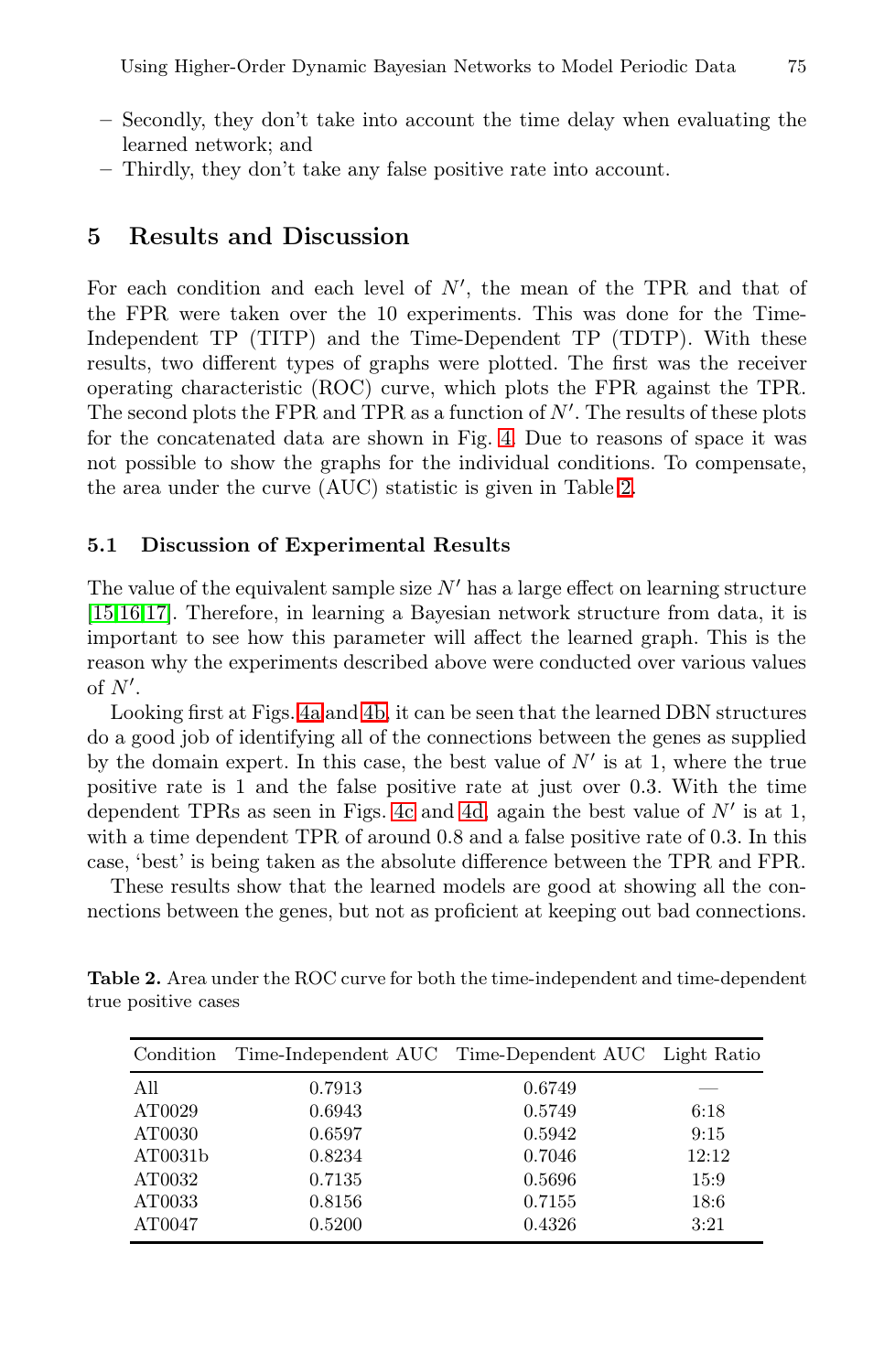<span id="page-9-2"></span><span id="page-9-1"></span>

(a) ROC for the time-independent TPR and FPR

<span id="page-9-4"></span>

(c) ROC for the time dependent TPR and FPR

<span id="page-9-3"></span>

(b) The time-independent TPR and FPR as a function of  $N'$ 

<span id="page-9-0"></span>

(d) The time dependent TPR and FPR as a function of  $N'$ 

Fig. 4. Results for concatenated data

Indeed, when examining a trace of the algorithm it can be seen that spurious connections between highly synchronised genes are often inserted. E.g. if X causes  $Y$  and  $X$  causes  $Z$ , then a connection between  $Y$  and  $Z$  can easily appear as well as the connections from  $X$  to  $Y$  and  $Z$ . Problems such as these often appear with a small amount of data and prior knowledge becomes increasingly important in these situations.

With the results of the individual conditions, different behaviours can be observed. The value of  $N'$  for which best results are obtained differs widely depending on the condition used, ranging from 1 to 100. The different conditions also differ in how good the results are. E.g. the best performance came from the results with the larger light to dark ratio, i.e. AT0031b, AT0032 and AT0033. The worst performance came from the other conditions, i.e. AT0029, AT0030 and AT0047. Results such as these are plausible, as having more light in the entrainment phase equates to higher expression levels, which are less likely to be affected by noise.

It should be noted that not all the expert supplied knowledge is as accurate as may seem from the standard network. Whilst the time in that network was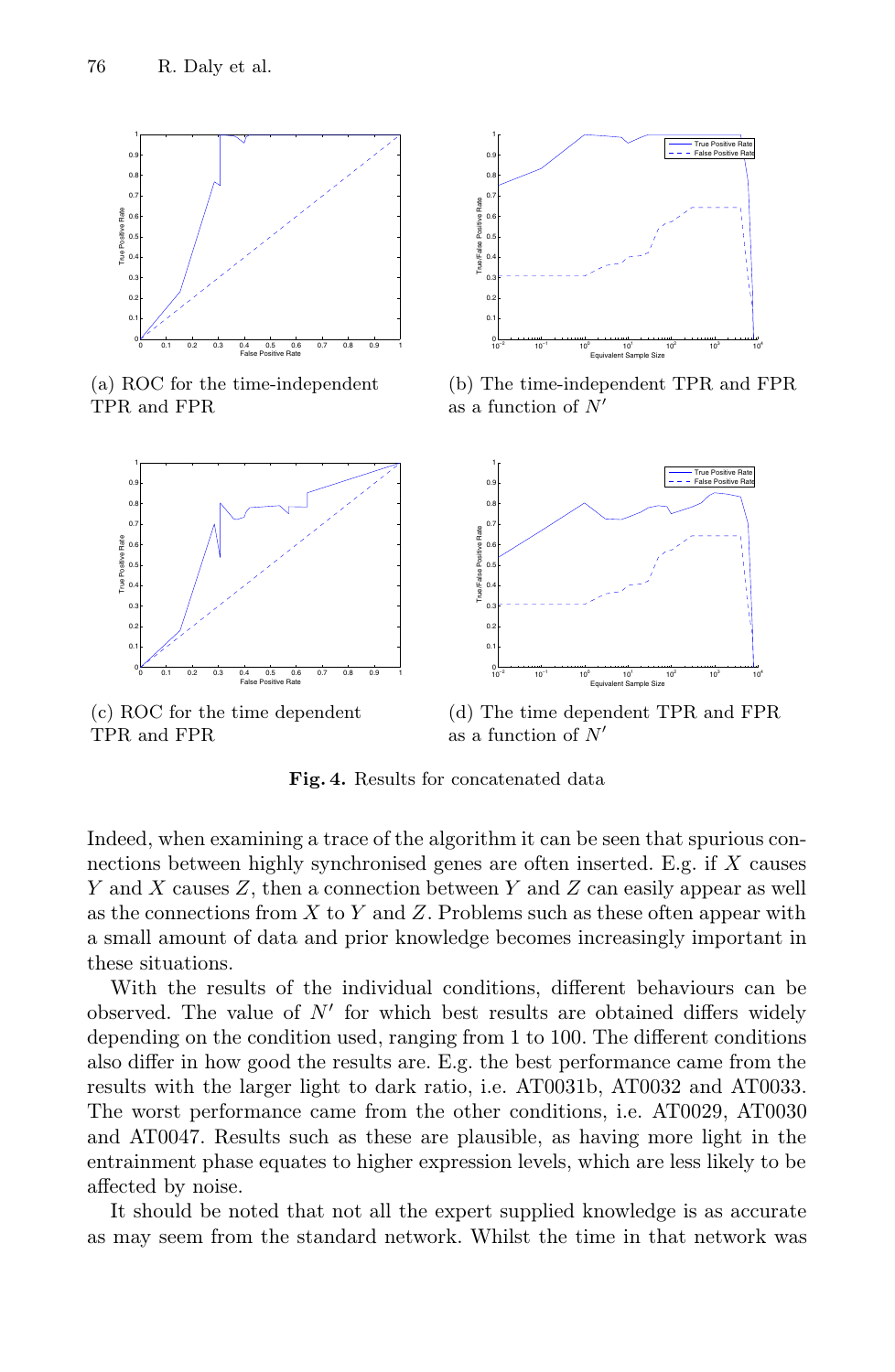given in time steps of 1.5 hours, the knowledge of the expert was often given in terms of much larger grained steps (e.g. 'the morning'), as opposed to a definite time period. This is an artifact of the domain in question, as it is not completely understood at the present time. In turn, it has an effect on the time dependent true positive values obtained from comparing two networks; with better prior knowledge a more accurate comparison could be used that bounds what the correct time lags might be for an arc. It should also be noted that the layers in the network impose a discretisation in time that might not be accurately reflected in the domain.

# 6 Conclusions

This paper asked the question on whether it is possible to use multi-layered dynamic Bayesian networks to model gene regulatory networks using gene expression data. To help answer this question new techniques were devised. Firstly, the gene expression data was preprocessed by a novel method in relation to learning gene regulatory networks; the first difference was obtained and this difference discretised into two bins – rising or falling. Secondly, because of the lack of much previous work on learning higher-order DBNs, new evaluation criteria were defined to judge how well the learned network reconstructed the expert supplied network. From the results it can be seen that it is possible, to some extent, to model both the connections between various genes and the time lags associated with these connections.

<span id="page-10-0"></span>Acknowledgements. We thank Adrian Thompson for his contribution to the experimental work. Kieron Edwards and Adrian Thompson performed the experimental work. John O'Neill helped develop the reference model of the circadian clock. The experimental work was funded by BBSRC awards 88/G19886 and BB/E015263/1 and by the EU FP6 award EUClock to AJM. The Centre for Systems Biology at Edinburgh (CSBE) is a Centre for Integrative Systems Biology (CISB) funded by BBSRC and EPSRC, reference BB/D019621/1. JSO, SA and AJM are funded by CSBE. SA is also partially funded by BBSRC grant BB/F015976/1.

### <span id="page-10-2"></span><span id="page-10-1"></span>References

- <span id="page-10-3"></span>1. Daly, R., Shen, Q.: Learning Bayesian network equivalence classes with ant colony optimization. Journal of Artificial Intelligence Research 35, 391–447 (2009)
- 2. Daly, R., Shen, Q., Aitken, S.: Learning Bayesian networks: Approaches and issues. The Knowledge Engineering Review (in press, 2009)
- 3. Husmeier, D.: Sensitivity and specificity of inferring genetic regulatory interactions from microarray experiments with dynamic Bayesian networks. Bioinformatics 19(17), 2271–2282 (2003)
- 4. Kim, S.Y., Imoto, S., Miyano, S.: Inferring gene networks from time series microarray data using dynamic Bayesian networks. Briefings in Bioinformatics 4(3), 228–235 (2003)